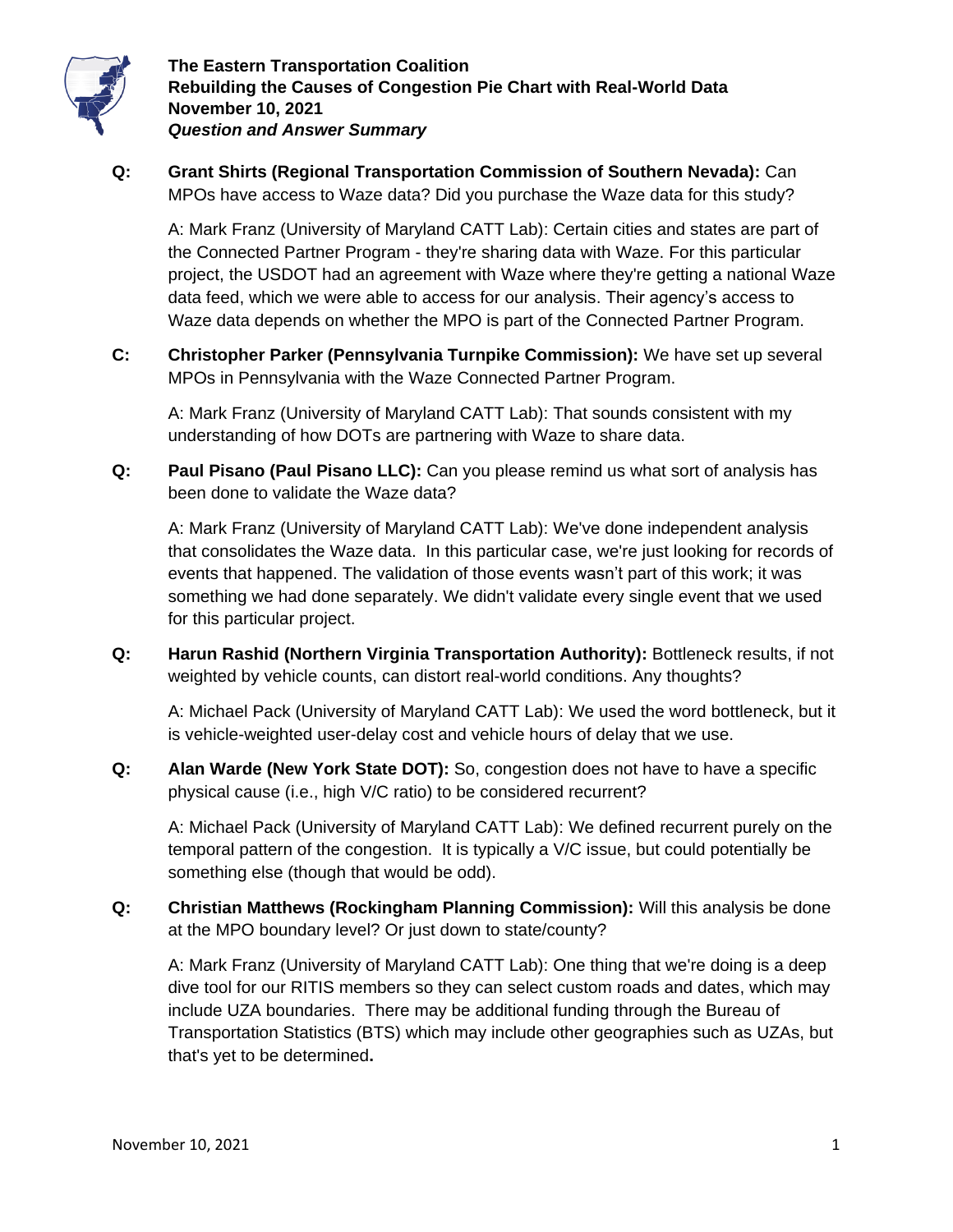

**Q: Alan Warde (New York State DOT):** Is it possible to segregate Interstate congestion from non-Interstate NHS congestion?

A: Mark Franz (University of Maryland CATT Lab): Not directly in this tool. Once we get to our deep-dive tool and potential improvements to this, BTS might include the filtering of other parameters such as the functional class of the roadway as well as AADT so users can filter for high volume or low volume roads. Those are all things that are being considered. We still need to discuss that with BTS to see if we can bring that to fruition.

**Q: Michael Iacono (Minnesota DOT):** Are the interaction categories (e.g., recurrent and incident) mutually exclusive? That is, would delay that is categorized as both recurrent and incident-related not be counted in the individual (recurrent, incident) categories?

A: Mark Franz (University of Maryland CATT Lab): When it's recurring causes paired with any other combination of the other factors, we subtract out the recurrent part. That's based on the historical pattern. What remains goes into the multiple cause category.

**Q: Julius Codjoe (Louisiana DOTD):** At this time, are we only able to do this for 2019?

A: Denise Markow (Eastern Transportation Coalition): Yes.

**Q: Julius Codjoe (Louisiana DOTD):** When will we be able to look at 2020 data?

A: Michael Pack (University of Maryland CATT Lab): USDOT BTS only funded 2019, and it isn't clear if they will or won't fund other years yet. We have a consortium of RITIS/PDA Suite users that are actively funding the build-out of a tool within RITIS that will allow agencies to query any time range and use agency work zone/event data (if available). That will be deployed around June 2022. Of course, you'll have to be a RITIS agency to get access to that.

**Q: Paul Pisano (Paul Pisano LLC):** Is there a reason why "weather and recurrent" wasn't included?

A: Mark Franz (University of Maryland CATT Lab): When we were working with our Steering Committee, to determine which two-factor multiple causes to include, being mindful that we could not include all multiple causes. We sampled six states with different geographies and found out which two-factor multiple causes were the most frequent and prevalent in the database. Those are the ones that we ultimately presented here. Behind the scenes though we are calculating all of the multiple causes. It just gets too tricky to present all of them on one interface. Regarding recurrent plus weather, we have that is being folded into the "other multiple causes".

**Q: Scott Benedict (Pennsylvania DOT):** Is all recurrent delay at a signalized intersection classified under signals?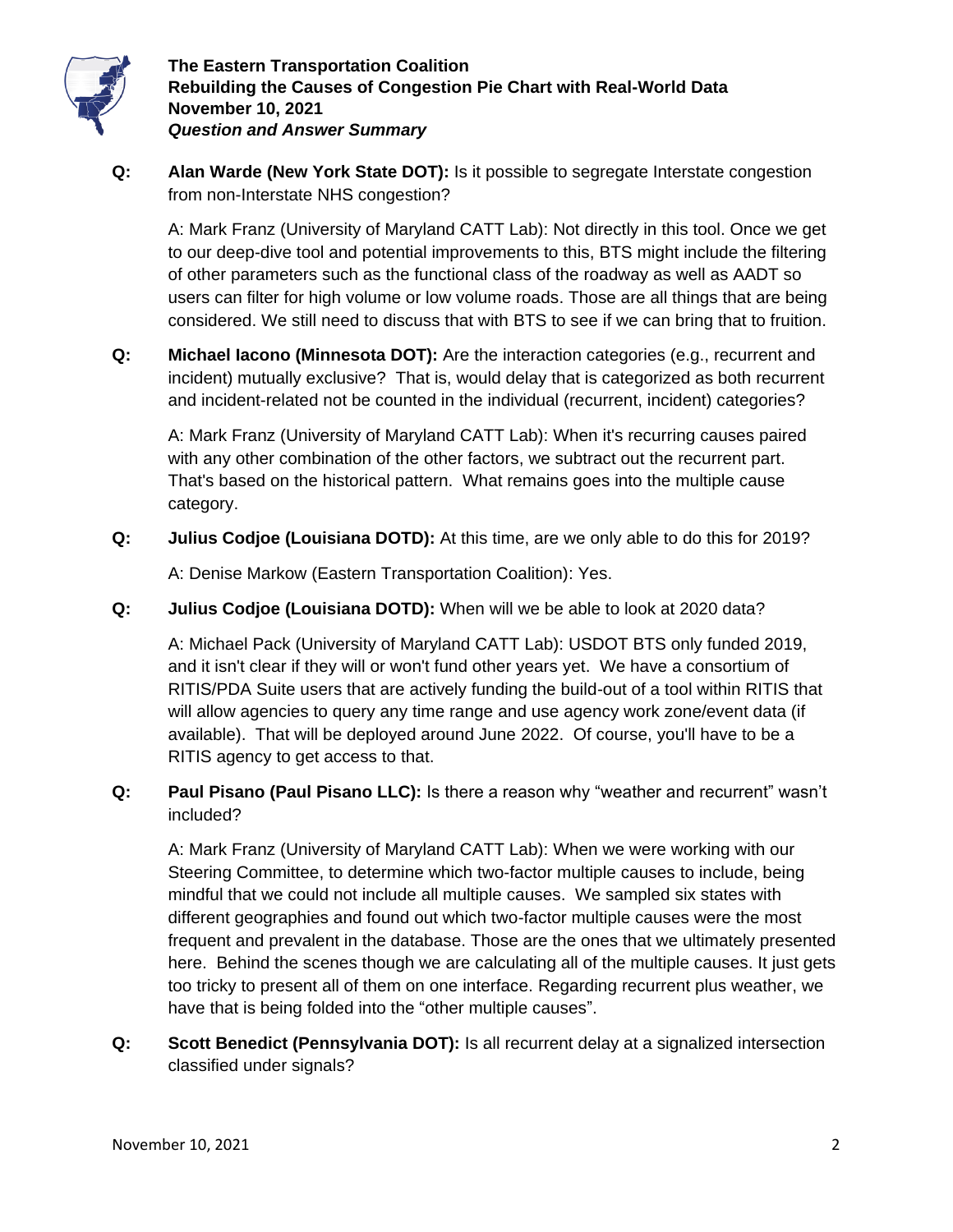

A: Mark Franz (University of Maryland CATT Lab): No - we are also subtracting that out and putting it into the recurrent category. Only the congestion that remains is what's assigned to the signal category.

**Q: Andrew Meese (MWCOG):** Do you think the term "signal delay" is misleading? If signal timing at an intersection includes appropriate accommodation, for example, of pedestrian phases necessary for safety, this is not a "delay" that could theoretically be zeroed out. The changing of this definition may explain a lot of the difference between the 2004 and 2019 data for the signal delay.

A: Mark Franz (University of Maryland CATT Lab): That's a fair point and it's one that we went back and forth on. The original title was signal timing, but with the one-minute probe data, we can't discern if it's signal timing or over-saturation conditions. So, we use the general terms of signals. A future enhancement would be to tease out the definition of excessive delay at signalized intersections. As Andy mentioned you might not have the opportunity to change it due to things like accommodating pedestrians. If it's oversaturated you don't have any green time to reallocate. That's certainly an area that we hope to get funding to investigate a little bit more. The signals might have their own rules for what is defined as "excessive delay".

**Q: Julius Codjoe (Louisiana DOTD):** What rates were used to calculate the User Delay Cost?

A: Mark Franz (University of Maryland CATT Lab): We just use national-level standards for the user delay cost. They come from the Texas Transportation Institute Urban Mobility Report. We adopted them to scale up the vehicle hours and we assumed that the constant traffic flow on all the TMCs for this study was 90% passenger vehicles and 10% commercial vehicles. Then we use the value of time and occupancy rates for those two vehicle classes to get the user hours of delay.

**Q: Alan Warde (New York State DOT):** What is the difference between "Recurrent" and "Recurrent and Incident"? Are the two additives to produce a total "Recurrent" estimate?

A: Michael Pack (University of Maryland CATT Lab): "Recurrent" means there's usually delay at a particular location. "Recurrent and Incident" mean that an incident occurred where there was recurrent congestion and made conditions worse.

**Q: Greg Scott (Polk County TPO):** Is this measuring time in congestion or delay?

A: Mark Franz (University of Maryland CATT Lab): This is measuring time in delay.

**Q: Sai Gazula (Modern Mobility Partners):** Will there be a way to sort based on what is the proportion of counties within the state?

A: Mark Franz (University of Maryland CATT Lab): That's the one idea that we noticed that we didn't include when we had the sorting option. We have it by each of the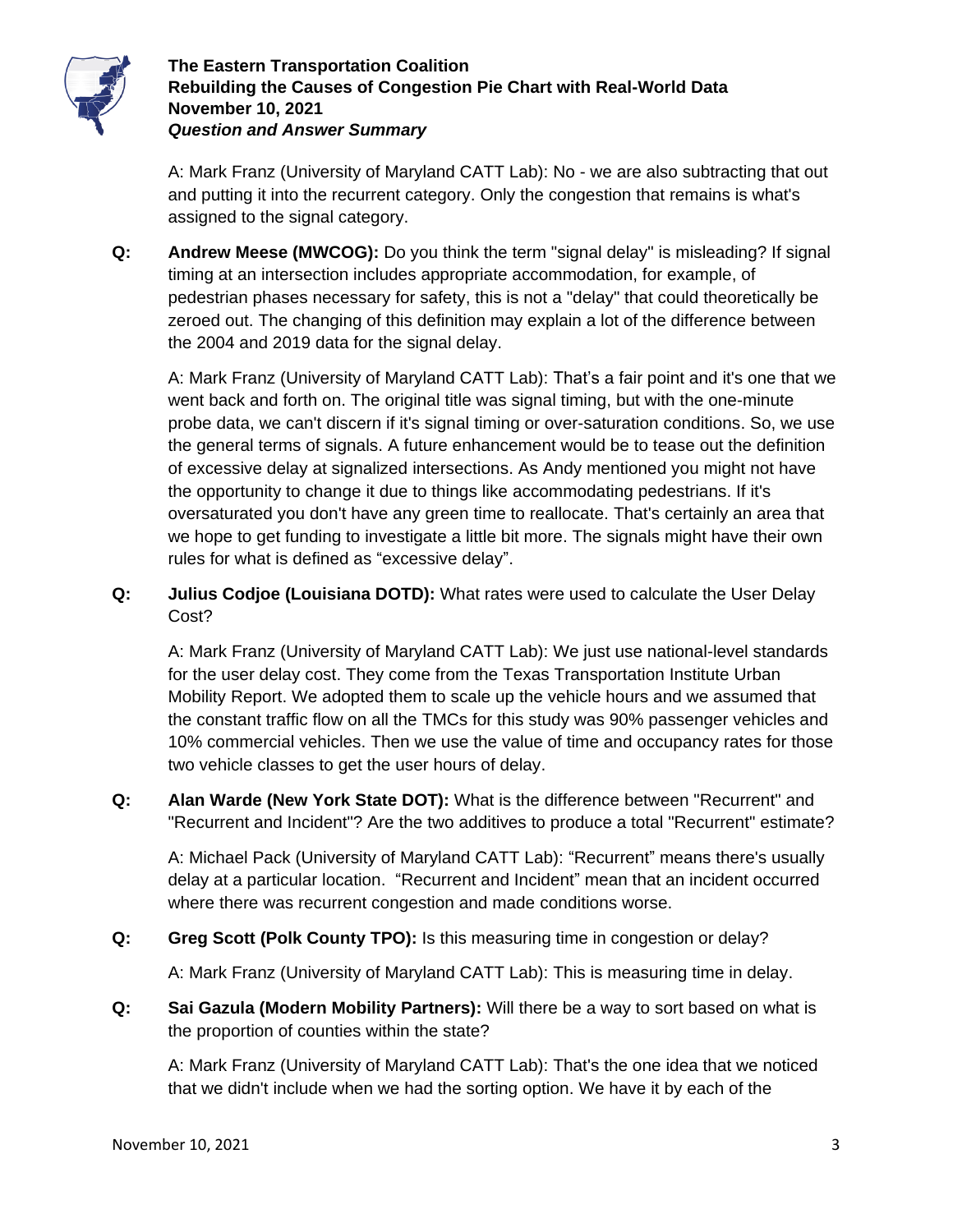

individual percentages but not the overall. That's certainly something we can do so that you can get the list by both state and county.

**Q: James Li (MWCOG):** Since there are questions on categories, I was wondering if the definitions of category, at least the 2019 version, could be published on the help page. How a combination, e.g., signal and weather, was defined is especially interbred.

A: Mark Franz (University of Maryland CATT Lab): I was talking to our developers about the need to put those definitions on the help page. That will be on the help page [\(https://congestion-causes.ritis.org/help\)](https://congestion-causes.ritis.org/help).

**Q: Grant Shirts (Regional Transportation Commission of Southern Nevada):** What was the definition you used for recurrent and non-recurrent congestion? Can you point me to a resource with these definitions? Please consider including your definition on the help page.

A: Mark Franz (University of Maryland CATT Lab): We look at the hour of day and day of the week in historical pattern and if that is below 60% of the reference speed that becomes the definition of the recurrent. Then, how far below that sixty percent is what that pattern is. If it drops five miles per hour beyond what the normal pattern is, that's when we start to say it's recurrent plus something else. It's based on the historical pattern getting below the threshold of what a bottleneck is for that hour of the day and day of the week.

**Q: David Walker (Rockingham Planning Commission):** How does seasonal congestion fit into this analysis? Is it part of the unclassified, or incorporated into other categories? For instance, a coastal area where tourism-related traffic increases volumes and congestion and can shift the pattern of recurring congestion.

A: Mark Franz (University of Maryland CATT Lab): We've had that question before. That's a great example of a tourist area or beach area in the summertime. If it's significant enough, it'll show up in a recurrent pattern but if not, it might get washed out. We haven't had a great way of teasing that part of the pattern into the results. It's also worth noting that all of our volume estimations are based on the historical patterns that we get from the HPMS. It's the AADT and then we profile that based on the level of congestion and the hour of the day. It might not be appropriate to use the current methodology for seasonal impact analysis.

**Q: Denise Markow (The Eastern Transportation Coalition):** The links that you've provided (below) - whether you have RITIS or not this tool is live for every single state. Is that correct?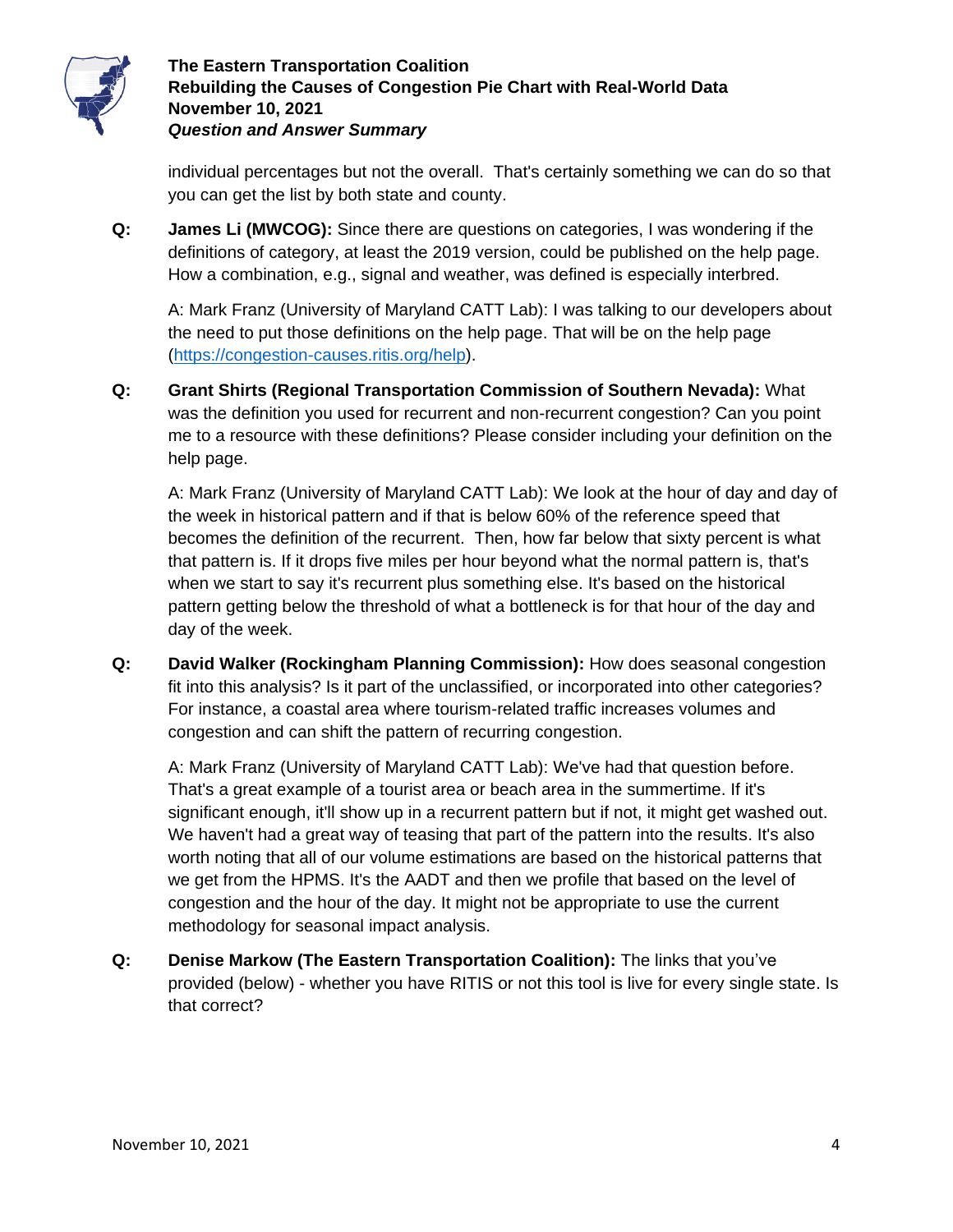

## **Tool Links**

- For those who have access to RITIS <https://ritis.org/archive/congestion>
- For those without access to RITIS <https://congestion-causes.ritis.org/>
- Tutorial <https://ritis.org/tutorials/videos/634641555>
- Help Page <https://congestion-causes.ritis.org/help>

A: Mark Franz (University of Maryland CATT Lab): Anybody can go in and get this information based on their state and their counties. The second one is open to anyone go and see that but it's the same information.

**Q: Andrew Ludasi (New Jersey DOT):** I'm in RITIS and downloaded the CSV. What are the cell contents? If I convert to the percentage of the total for each cell it does not match the pie percentages. What are the cell contents in the CSV? They don't match vehicle hours of delay or cost per month. I will email offline.

A: Mark Franz (University of Maryland CATT Lab): It's a vehicle hour of delay for each category per month within each county. We can coordinate offline.

**Q: Alan Warde (New York State DOT):** Was there a minimum threshold level of sample 1 minute probe data that was used to include highway segments in the analysis? If not, is there a concern, especially in rural and other low volume areas that the speed data may not be representative of true conditions?

A: Mark Franz (University of Maryland CATT Lab): We didn't. When we got the data from INRIX for the national highway system, we had readings for every minute. It's a mix of whether it was observed versus observe plus historical only. We didn't filter out those confidence scores in this part of the study.

**Q: Mike Bruff (Capital Area MPO (Raleigh)):** For the current tool login through my RITIS account. When you click the download/save button, it downloads the entire master CSV file. Can you download just the charts or just a state's data?

A: Mark Franz (University of Maryland CATT Lab): Unfortunately, no. You get everything. We were considering including that functionality when people were drilled down to a specific state or geography. But it became difficult to support multiple counties and different resolutions. We decided just to give everybody everything and then they could just cut out the portions that they wanted.

**Q: Paul Pisano (Paul Pisano LLC):** NOAA radar data measures moisture in the atmosphere, which doesn't always translate to precipitation that hits the ground. Was the radar data further analyzed to confirm that it represents precipitation? Maybe the Waze data was used to validate?

A: Mark Franz (University of Maryland CATT Lab): No, we didn't validate that. It's a fair point. What we're getting are atmospheric readings which may or may not represent what exactly is going on at the road surface. We assumed that it was a close enough